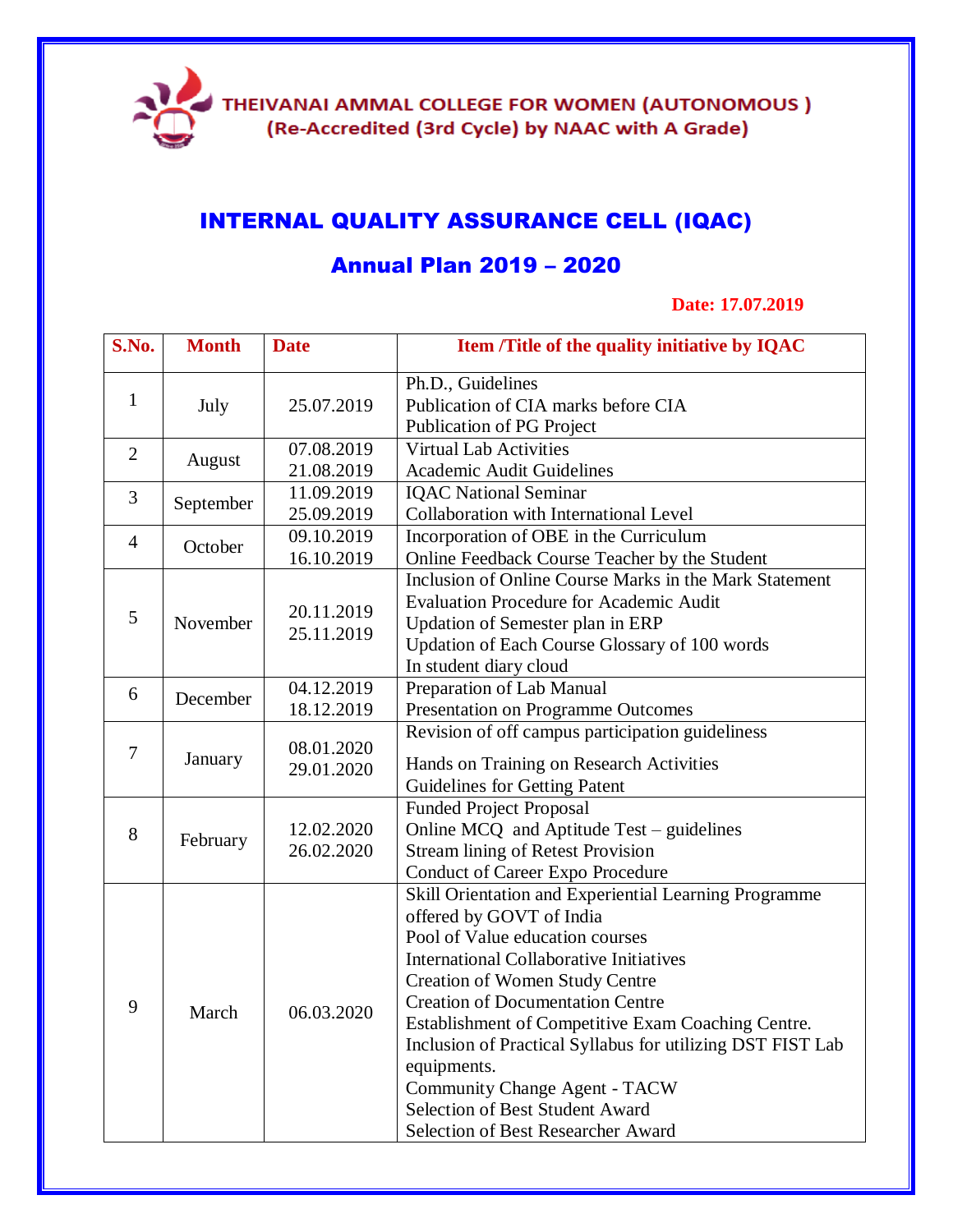

**Theivanai Ammal College for Women (Autonomous), Villupuram**

# **Agenda for IQAC meeting on 25.07.19**

- **Annual Plan for IQAC Meeting 2019 - 2020**
- **Ph.D., Admission Guidelines July 2017 & July 2019**
- **Publication of CIA marks before End Semester Examination (ESE)**
- **Publication of PG Project**

# **Minutes of the Meeting held on 25.07.19**

1.To improve the quality of teaching learning process and overall development of students, the plan of action for the academic year 2019-20 was proposed in the meeting 2.Ph.D. Admission Procedure as per Thiruvalluvar University Regulations July 2017 and July 2019

- (a) Admission Procedure
- (b) Course Duration
- (C)Doctoral Committee (DC)
- (d) Course Work
- (e) Evaluation
- (f) Attendance Requirements
- (g) Class Teaching
- (h) Presentation / Participation
- (i) Monitoring progress
- (j) Plagiarism Check
- (k) Fees Payment
- (l) Thesis Submission
- 3.Publication of CIA marks before End Semester Examination (ESE)
	- Presentation of Continuous Internal Assessment before End semester examination
	- Continuous Internal Assessment (CIA) marks can be published after  $80<sup>th</sup>$  instructional day
	- CIA Test Theory and Practical, III & IV Evaluation Components schedule are discussed.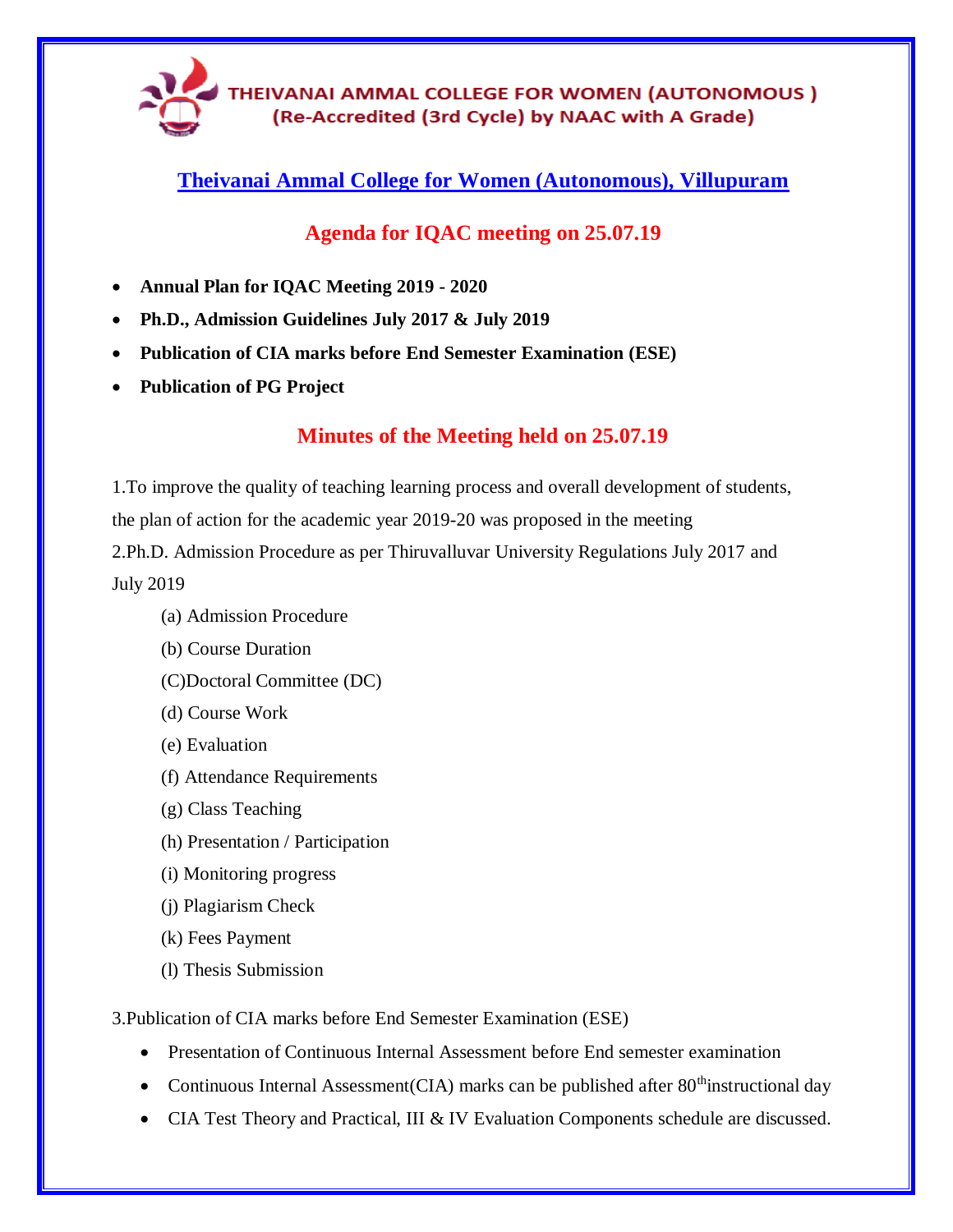4. Publication of PG Project

To promote the number of publications and promote research among students, the project guide for the PG project has to publish their research work in the UGC approved journals.

# **Action Taken for the Meeting held on 25.07.19**

- Annual plan circulated to all the departments
- Ph.D., Admission Guidelines is framed and circulated to all the Research Departments**.**
- Continuous Internal Marks (CIA) is published before End Semester Examination (ESE)from November 2019 onwards.
- PG Projects are published in the UGC Approved Journals.

**Theivanai Ammal College for Women (Autonomous), Villupuram**

## **Agenda for IQAC meeting on 07.08.2019**

**Incorporation of Virtual Lab Experiments** 

# **Minutes of the Meeting held on 07.08.2019**

- Preparation of course wise schedule by the science departments.
- Utilization of virtual laboratories by the concerned course teachers as per the schedule.
- All the HoD are requested to monitor the Virtual Lab Experimentation and submit the report .

# **Action Taken for the Meeting held on 07.08.2019**

- The Virtual lab schedule is prepared and circulated to the Students
- The science department students were utilized the Virtual lab.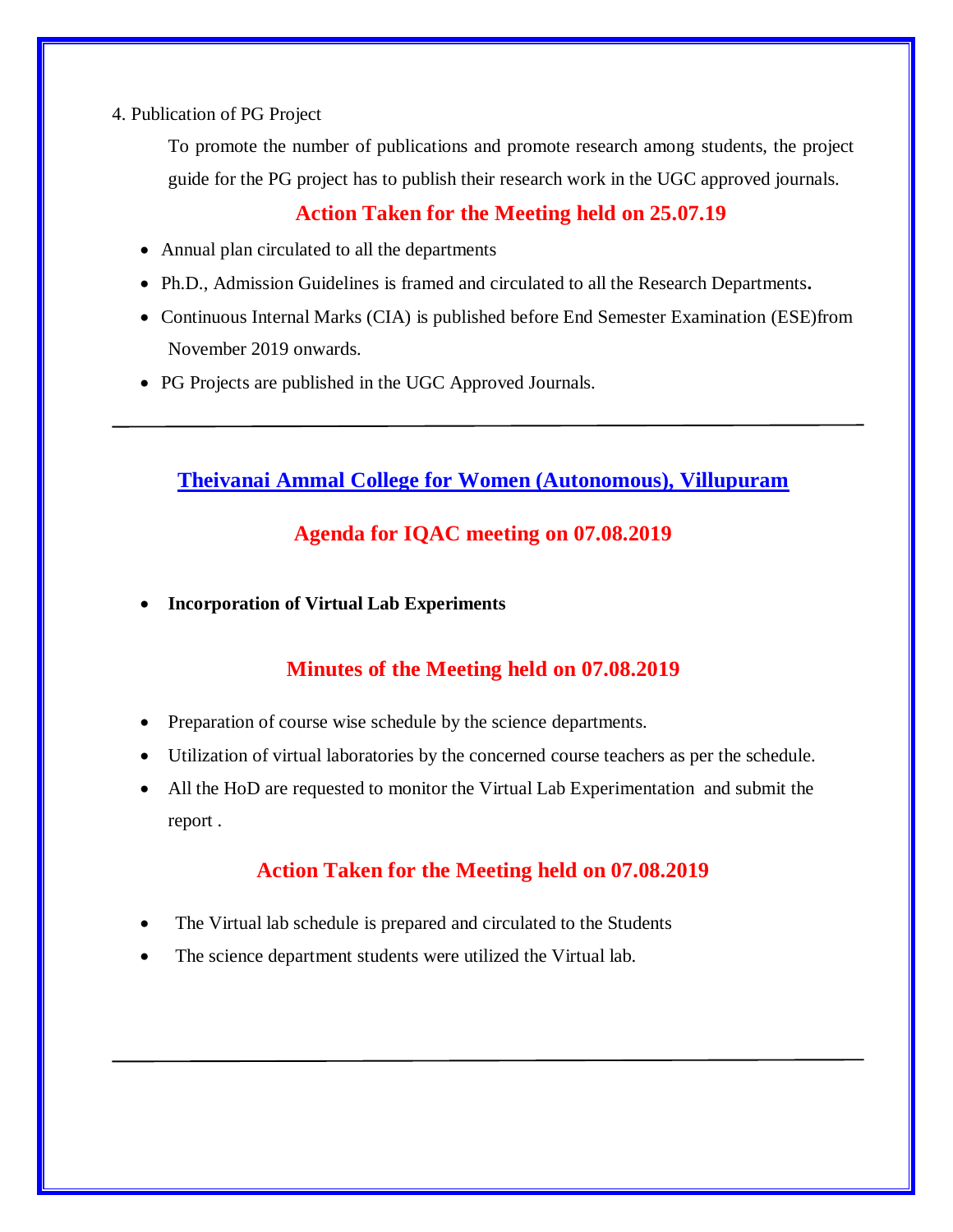## **TheivanaiAmmal College for Women (Autonomous), Villupuram**

### **Agenda for IQAC meeting on 21.08.2019**

**Academic Audit Guidelines**

### **Minutes of the Meeting held on 21.08.2019**

Academic Audit Guideliness framed based on the criterion given by the NAAC.

#### **Criterion I – Curricular Aspects**

- 1.1 Programmes for which syllabus revision was carried out during the Academic year
- 1.2 Programmes/ courses focused on employability/ entrepreneurship/ skill development during the Academic year
- 1.3 New programmes/courses introduced during the Academic year
- 1.4 Value-added courses imparting transferable and life skills offered during the year
- 1.5 Field Projects / Internships under taken during the year

#### **Criterion II – Teaching-Learning and Evaluation**

- 2.1 Demand Ratio during the year
- 2.2 Student Full time teacher ratio (current year data)
- 2.3 Percentage of teachers usingICT foreffective teaching with Learning Management Systems (LMS), E-learningresourcesetc. (current year data)
- 2.4 Ration of Students to mentor for academic and stress related issues
- 2.5 Honours and recognitions received by teachers
- 2.6 Pass percentage of students

#### **Criterion III – Research, Innovatives and Extension**

- 3.1 Teachers awarded National/International fellowship for advanced studies/ research during the year
- 3.2 Research funds sanctioned and received from various agencies, industry and other organizations
- 3.3 Number of ongoing research projects per teacher funded by government and non-government agencies during the years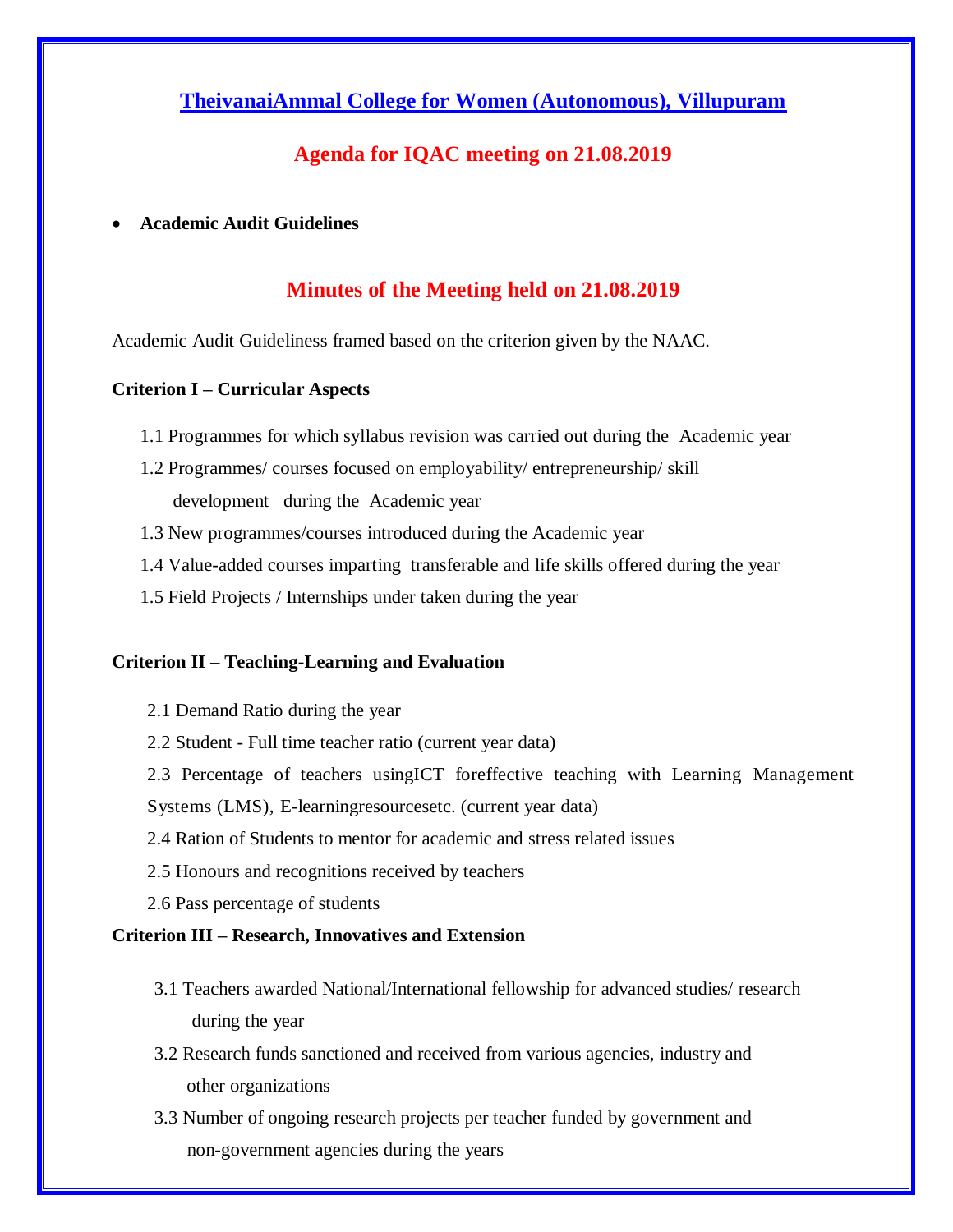- 3.4 Workshops/Seminars Conducted on Intellectual Property Rights **(IPR)** and Industry- Academia Innovative practices during the year
- 3.5 Awards for Innovation won by Institution/Teachers/Research scholars/Students during the year
- 3.6 Ph.Ds awarded during the year
- 3.7 Research Publications in the Journals notified on UGC website during the year
- 3.8 Books and Chapters in edited Volumes / Books published, and papers in National/International Conference Proceedings per Teacher during the year
- 3.9 Patents published/awarded during the year
- 3.10 Bibliometrics of the publications during the last Academic year based on average citation index in Scopus/ Web of Science or Pub Med/ Indian Citation Index
- 3.11 h-index of the Institutional Publications during the year. (Based on Scopus/ Web of science)
- 3.12 Faculty participation in Seminars/Conferences and Symposia during the year
- 3.13 Revenue generated from Consultancy during the year
- 3.14 Revenue generated from Corporate Training by the institution during the year
- 3.15 Number of Collaborative activities for research, faculty exchange, student exchange during the year
- 3.16 Linkages with institutions/industries for internship, on-the-job training, project work, sharing of research facilities etc. during the year
- 3.17 MoUs signed with institutions of national, international importance, other institutions, industries, corporate houses etc. during the year

#### **Criterion – IV – Infrastructure and Learning Resources**

1.1 Library Services

Newly Added No of Text Books

- (i) No of Reference Books
- (ii) No of e-Books
- (iii) No of Journals
- (iv) No of e-Journals
- (v) Digital Database
- (vi) CD & Video
- (vii) Library Automation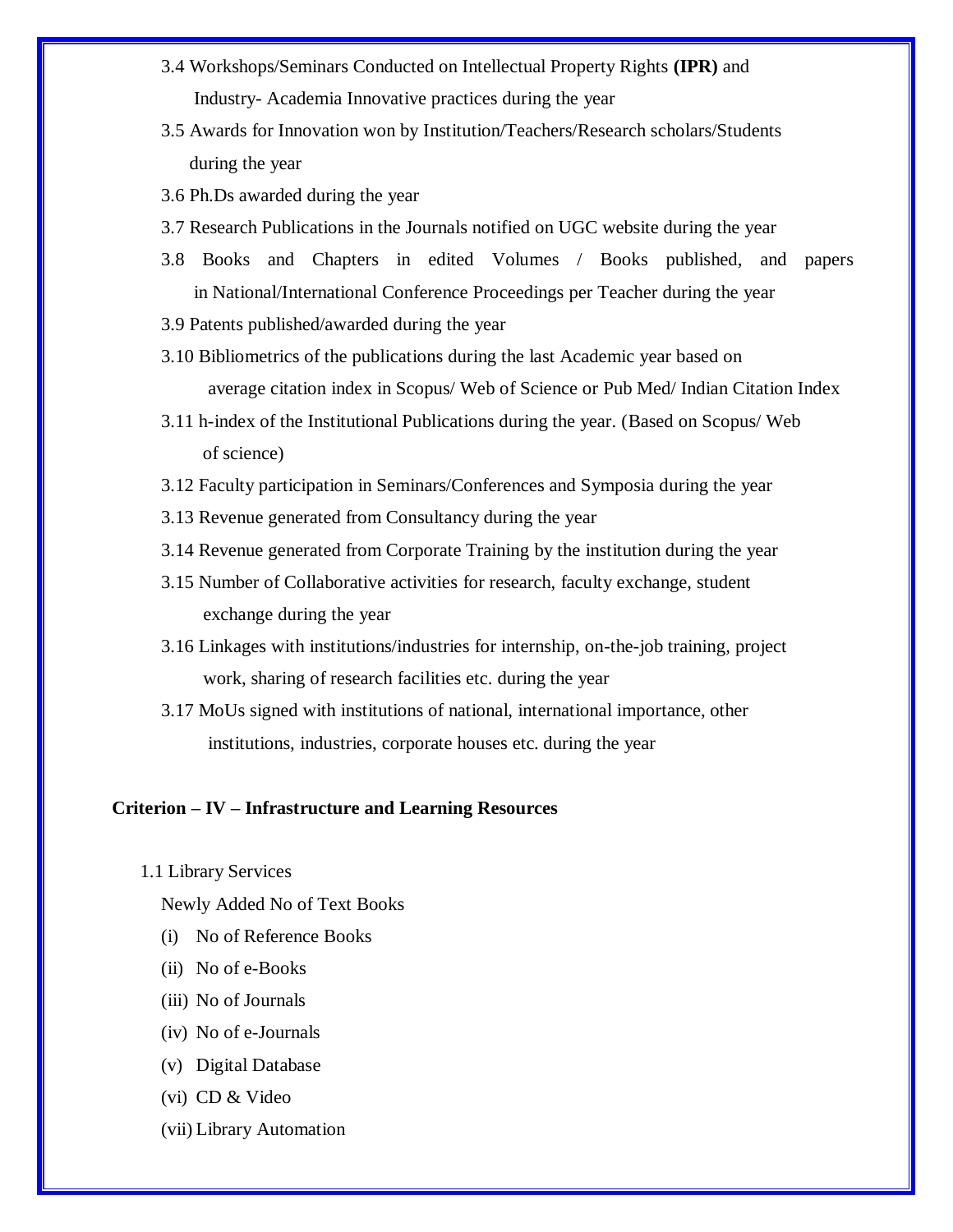- (viii) Weeding (Hard & Soft)
- (ix) Others (specify)

#### **Criterion V – Student Support and Progression**

- 5.1 Number of capability enhancement and development schemes such as Soft skill development, Remedial coaching, Language lab, Bridge courses, Yoga, Meditation, Personal Counselling and Mentoring etc.
- 5.2 Students benefited by guidance for competitive examinations and career counselling offered by the institution during the year
- 5.3 Details of campus placement during the year
- 5.4 Student progression to higher education in percentage during the year
- 5.5 Students qualifying in state/ national/ international level examinations during the year (eg:NET/SET/SLET/GATE/GMAT/CAT/GRE /TOFEL/Civil Services/State Government Services)
- 5.6 Sports and cultural activities / competitions organised at the institution level during the year
- 5.7 Number of awards/medals for outstanding performance in sports/cultural activities at national/international level (award for a team event should be counted as one)

#### **Criterion VI – Governance, Leadership and Management**

- 6.1 No. of teachers attending professional development programmes, viz., Orientation Programme, Refresher Course, Short Term Course, Faculty Development Programmes during the year
- 6.2 Number of Quality Initiatives undertaken by the department during the year

#### **Criterion VII – Institutional Values and Best Practices**

- 7.1 Best Practices
- 7.2 Department Distinctiveness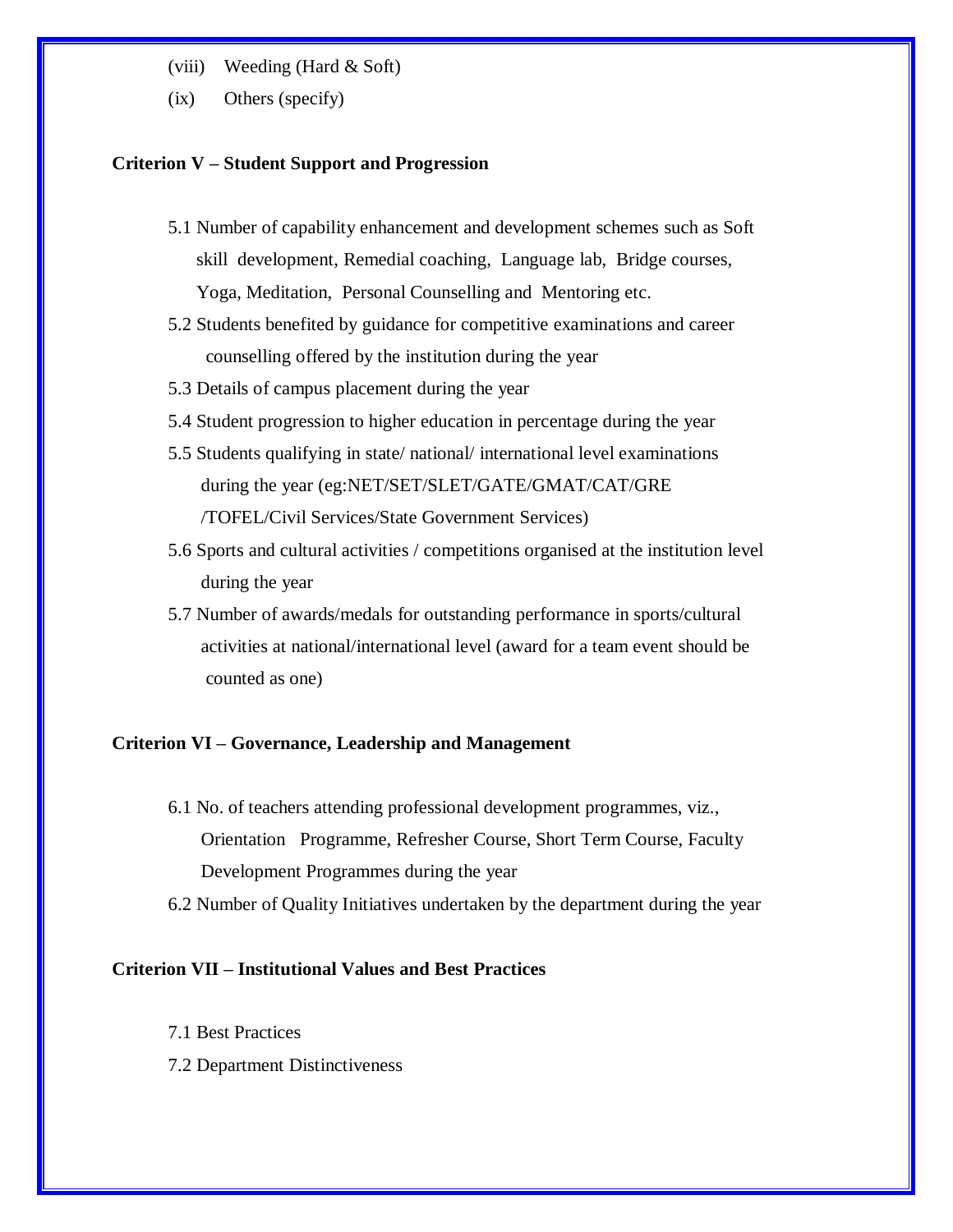# **Action Taken for the Meeting held on 21.08.2019**

- The academic audit guidelines are circulated to all the departments
- Based on the Guidelines Best Department selected

**TheivanaiAmmal College for Women (Autonomous), Villupuram**

# **Agenda for IQAC meeting on 11.09.2019**

**IQAC National Seminar**

### **Minutes of the Meeting held on 11.09.2019**

- 1. We have planned to conduct IQAC Seminar on 01.10.2019
- 2. Seminar proposal, budget, Invitation, programme schedule are discussed in the meeting.

## **Action Taken for the Meeting held on 11.09.2019**

IQAC Seminar titled" Revised assessment and accreditation frame work of NAAC" successfully conducted on 01.10.2019 .136 participants got benefited through the seminar

**TheivanaiAmmal College for Women (Autonomous), Villupuram**

# **Agenda for IQAC meeting on 25.09.2019**

**Collaboration with International Level**

# **Minutes of the Meeting held on 25.09.2019**

HoDs are asked to submit the interested student name list for study abroad visit to Malayasia.

# **Action Taken for the Meeting held on 25.09.2019**

- The interested student list was collected and Passport, Visa was taken through the College.
- Due to covid 19 we are unable to proceed further.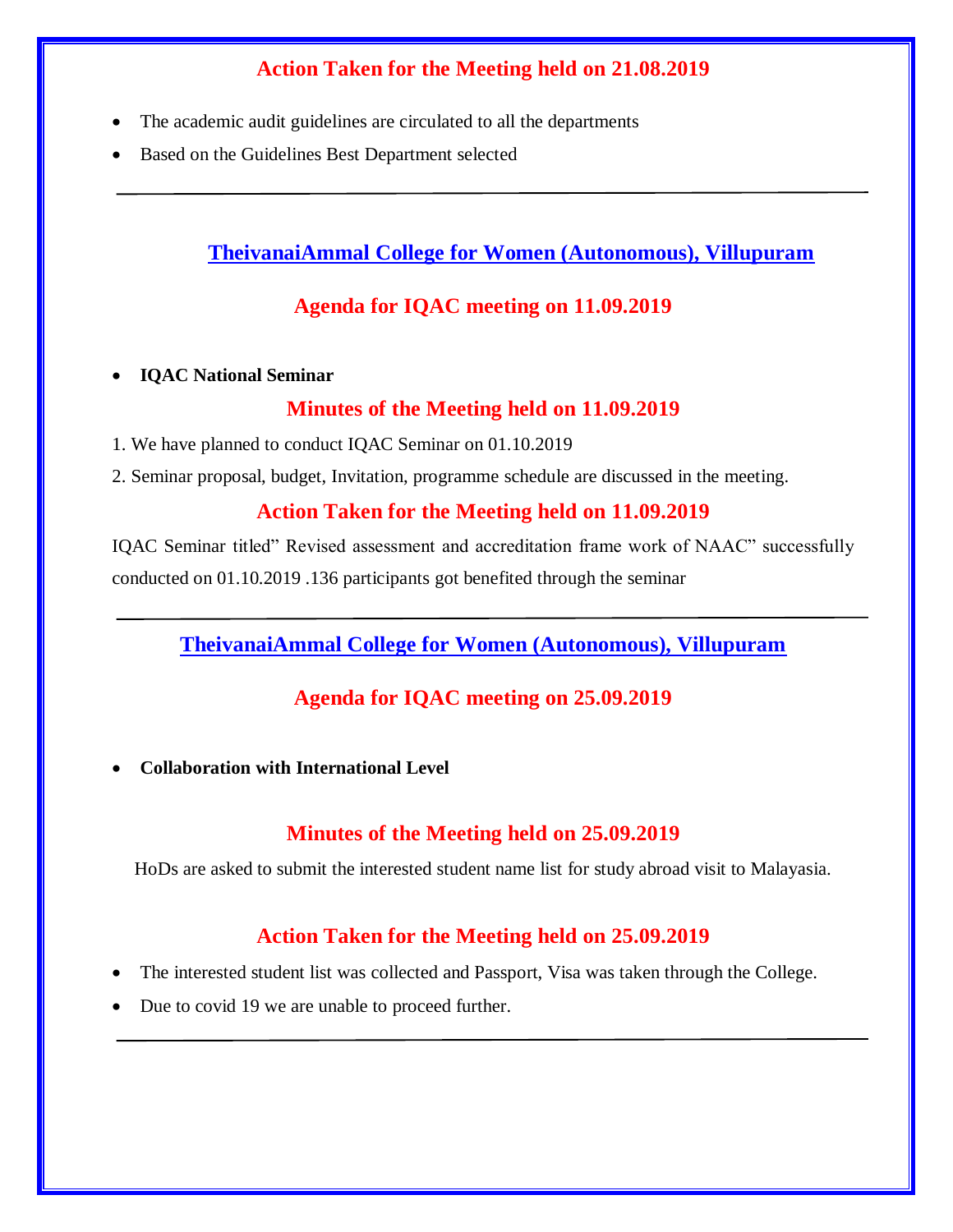# **TheivanaiAmmal College for Women (Autonomous), Villupuram**

# **Agenda for IQAC meeting on 09.10.2019**

### **Incorporation of OBE in the Curriculum**

# **Minutes of the Meeting held on 09.10.2019**

- The following points were discussed to incorporate OBE in the CurriculumOrientation was conducted for the faculty by Dr.Karunakaran, Secretary & Principal, Sri Ramakrishna College of Arts and Science, Coimbatore.
- HoDs are asked to design the following points to incorporate OBE in the Curriculum as suggested by the expert
	- Revision of Vision & Mission
	- Framing of Graduate Attributes.
	- Programme Educational Objectives
	- Programme Specific Outcomes
	- Course Objectives
	- Course Outcomes
	- Learning Outcomes
- HoDS are asked to submit the Updated syllabus on or before 20.11.2019.
- Above recommendations were carried out for the approval of Board of Studies (BoS)  $\&$ Academic Council members.

# **Action Taken for the Meeting held on 09.10.2019**

- The Course Objectives, Course outcomes and Learning outcomes were approved and implemented.
- It was incorporated in the Academic Council Booklet.

# **TheivanaiAmmal College for Women (Autonomous), Villupuram**

# **Agenda for IQAC meeting on 16.10.2019**

**Online Faculty Feedback by the Student**

# **Minutes of the meeting held on 16.10.2019**

- Faculty orientation was given for allocation of Subjects in cims portal.
- Classes in charges were allotted to assign the subjects for respective course teachers in Cims Portal for all the UG, PG and M.Phil programmes (odd semester).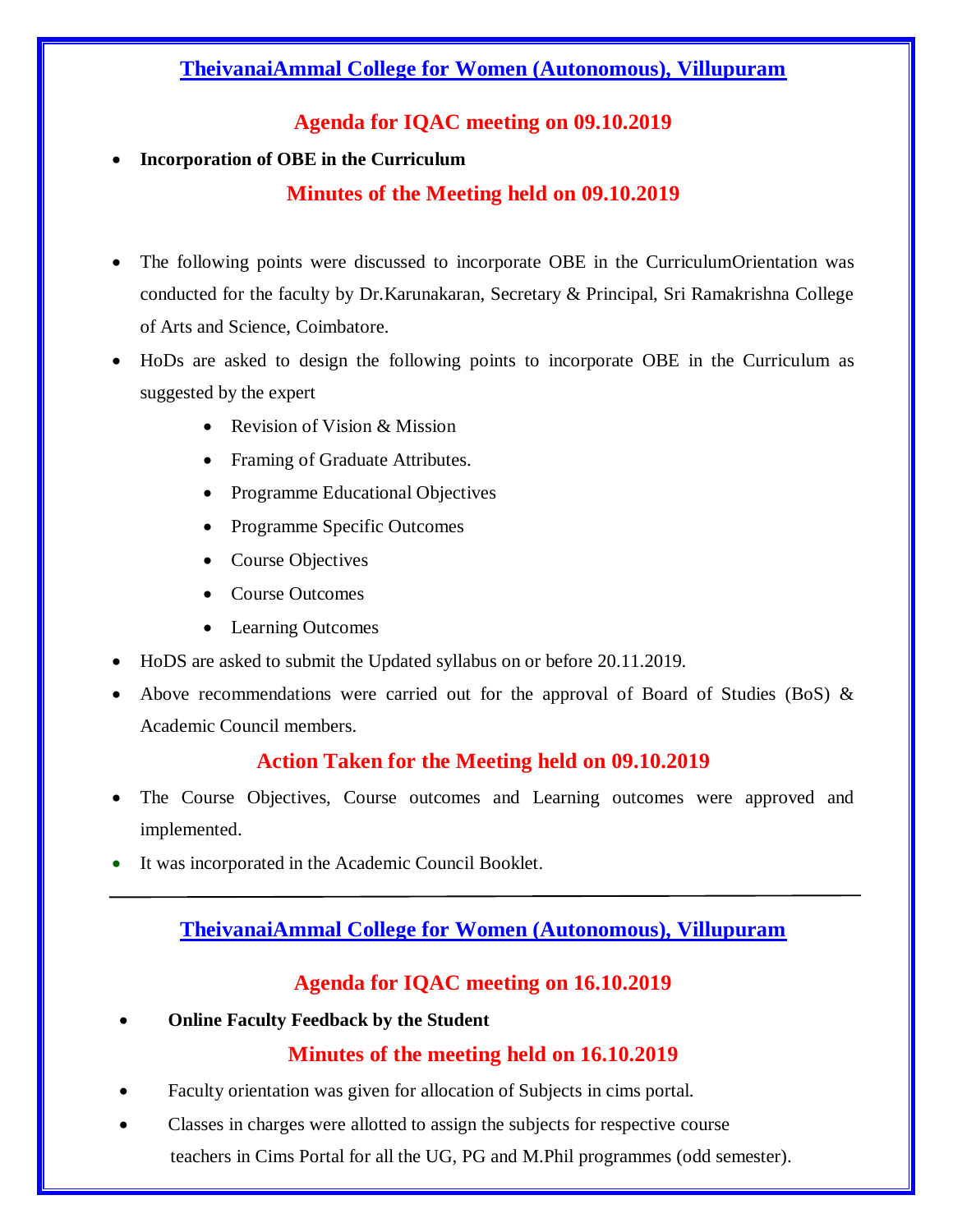# **Action taken for the meeting held on 16.10.2019**

Faculty feedback was collected from the student through cims for all the Programmes.

## **TheivanaiAmmal College for Women (Autonomous), Villupuram**

### **Agenda for IQAC meeting on 20.11.2019**

- Inclusion of Online Course Marks in the Mark Statement
- Evaluation Procedure for Academic Audit

### **Minutes of the meeting held on20.11.2019**

- Hods were asked to submit the NPTEL(MOOCs)/SPOKEN TUTORIAL (FOOS) Mark list to the respective online course coordinators on or before the month of December
- Evaluation Procedure for Academic Audit

#### **Assessment for Academic Audit (2020-2021)**

**Department ---------------------------------**

| <b>Criteria</b>           | Key words                                                  | <b>Weightages</b> |  |
|---------------------------|------------------------------------------------------------|-------------------|--|
|                           |                                                            | (Max Marks)       |  |
|                           | 4.1 Programmes for which syllabus revision was             | 20                |  |
|                           | carried out during the Academic year                       |                   |  |
|                           | 4.2 Programmes/courses organize on                         |                   |  |
|                           | employability/entrepreneurship/skill                       | 10                |  |
|                           | development during the Academic year                       |                   |  |
| <b>Criterion I-</b>       | 4.3 New programmes/courses introduced during               | 20                |  |
| <b>Curricular Aspects</b> | the Academic year                                          |                   |  |
|                           | 4.4 Value-added courses imparting transferable             | 10                |  |
|                           | and life skills offered during the year                    |                   |  |
|                           | 4.5 Field Projects / Internships under taken during        | 10                |  |
|                           | the year                                                   |                   |  |
|                           | <b>Total</b>                                               | 70                |  |
| Criterion II-             | 2.1. Demand Ratio during the year                          | 5                 |  |
| <b>Teaching-Learning</b>  | 2.2. Student – Full time teacher ratio (current year data) | 15                |  |
| and Evaluation            | 2.3. Percentage of teachers using ICT foreffective         | 10                |  |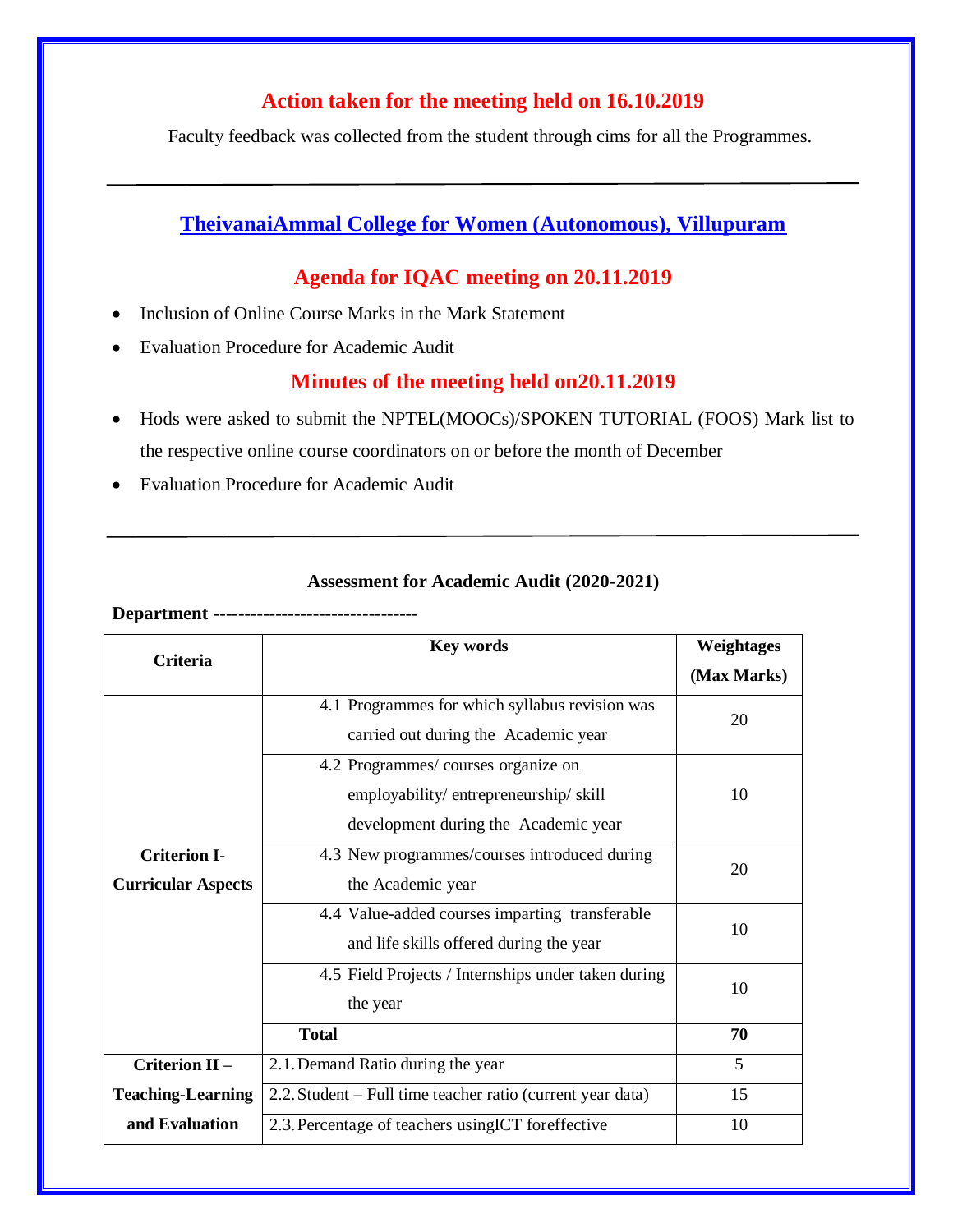|                        | teaching with Learning Management Systems                 |                |  |
|------------------------|-----------------------------------------------------------|----------------|--|
|                        | (LMS), E-learningresourcesetc. (current year data)        |                |  |
|                        | 2.4. Ration of Students to mentor for academic and stress | 10             |  |
|                        | related issues                                            |                |  |
|                        | 2.5. Honours and recognitions received by teachers        | 10             |  |
|                        | 2.6. Pass percentage of students                          | 20             |  |
|                        | <b>Total</b>                                              | 70             |  |
|                        | 3.1. Teachers awarded National/International fellowship   |                |  |
|                        | for advanced studies/ research during the year            | 6              |  |
|                        | 3.2. Research funds sanctioned and received from various  |                |  |
|                        | agencies, industry and other organizations                | 3              |  |
| <b>Criterion III -</b> | 3.3. Workshops/Seminars Conducted on Intellectual         |                |  |
| Research,              | Property Rights (IPR) and Industry-Academia               | 6              |  |
| <b>Innovation and</b>  | Innovative practices during the year                      |                |  |
| <b>Extension</b>       | 3.4. Ph.D. awarded during the year                        | 4              |  |
|                        | 3.5. Research Publications in the Journals notified on    |                |  |
|                        | UGC website during the year                               | $\overline{2}$ |  |
|                        | 3.6. Books and Chapters in edited Volumes / Books         |                |  |
|                        | published, and papers in National/International           | 5              |  |
|                        | Conference Proceedings per Teacher during the year        |                |  |
|                        | 3.7. Patents published/awarded during the year            | 4              |  |
|                        | 3.8. Bibliometrics of the publications during the last    |                |  |
|                        | Academic year based on average citation index in          |                |  |
|                        | Scopus/ Web of Science or Pub Med/ Indian Citation        | $\overline{2}$ |  |
|                        | Index                                                     |                |  |
|                        | 3.9. h-index of the Institutional Publications during the |                |  |
|                        | year. (based on Scopus/ Web of science)                   | 1              |  |
| Criterion III -        | 3.10. Faculty participation in Seminars/Conferences and   |                |  |
| Research,              | Symposia during the year                                  | $\overline{2}$ |  |
| <b>Innovation and</b>  | 3.11. Revenue generated from Consultancy during the       |                |  |
| <b>Extension</b>       | year                                                      | 6              |  |
|                        | 3.12. Revenue generated from Corporate Training by the    |                |  |
|                        | institution during the year                               | 3              |  |
|                        | 3.13. Number of Collaborative activities for research,    |                |  |
|                        |                                                           | 5              |  |
|                        | faculty exchange, student exchange during the year        |                |  |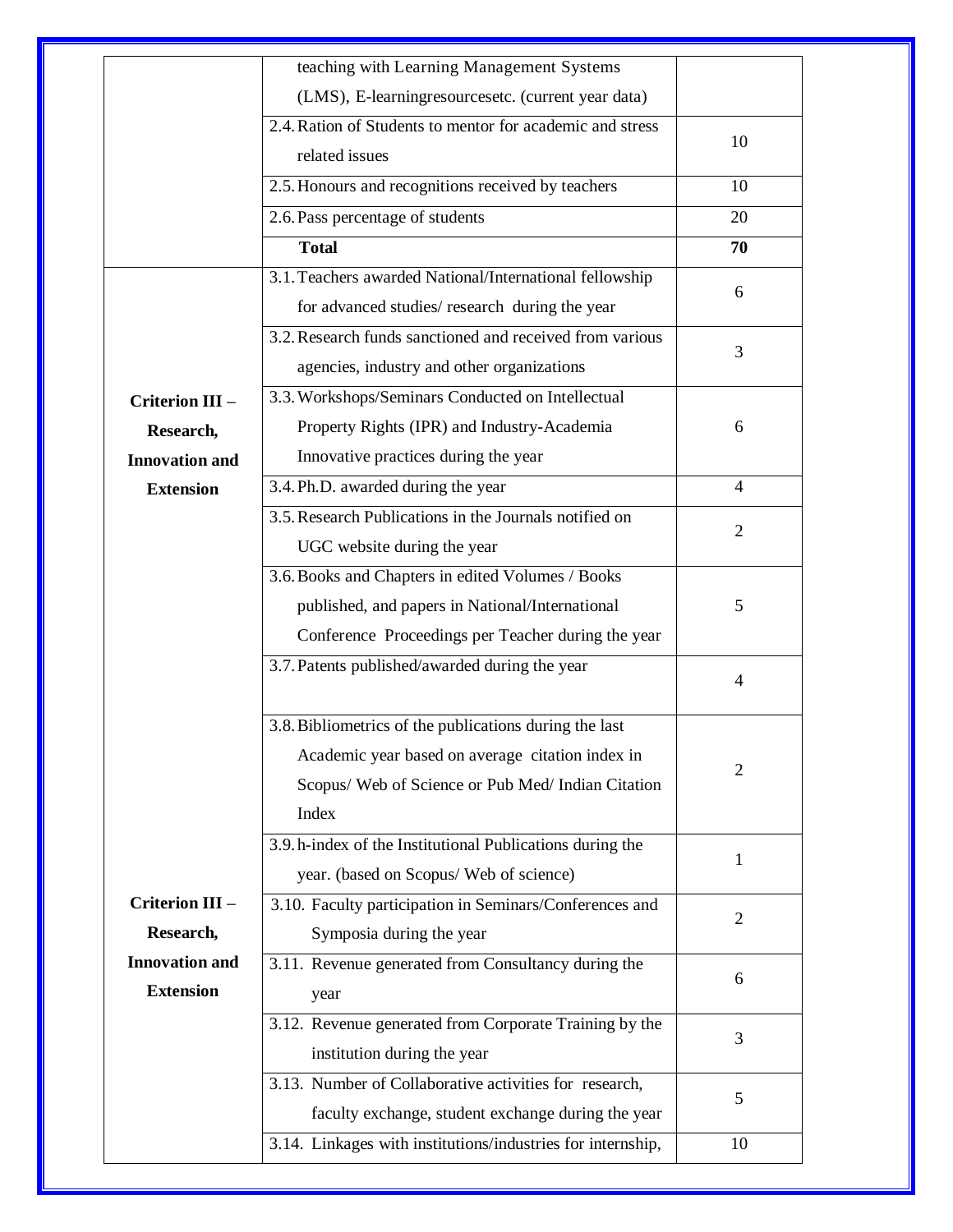|                                               | on-the-job training, project work, sharing of         |                |  |
|-----------------------------------------------|-------------------------------------------------------|----------------|--|
|                                               | research facilities etc. during the year              |                |  |
|                                               | 3.15. MoUs signed with institutions of national,      |                |  |
|                                               | international importance, other institutions,         | 5              |  |
|                                               | industries, corporate houses etc. during the year     |                |  |
|                                               | <b>Total</b>                                          | 64             |  |
|                                               | 4.1. Library Services                                 |                |  |
|                                               | Newly Added                                           |                |  |
|                                               | No of Text Books<br>(x)                               |                |  |
|                                               | No of Reference Books<br>(xi)                         |                |  |
|                                               | No of e-Books<br>(xii)                                |                |  |
|                                               | No of Journals<br>(xiii)                              |                |  |
|                                               | No of e-Journals<br>(xiv)                             |                |  |
|                                               | <b>Digital Database</b><br>$\left( xy\right)$         |                |  |
|                                               | CD & Video<br>(xvi)                                   |                |  |
|                                               | Library Automation<br>(xvii)                          |                |  |
|                                               | Weeding (Hard & Soft)<br>(xviii)                      |                |  |
| Criterion - IV -<br><b>Infrastructure and</b> | (xix)                                                 |                |  |
| <b>Learning</b><br><b>Resources</b>           | Others (specify)<br>$\left( xx\right)$                | 10             |  |
|                                               | 4.2. Usage of library by teachers and students        | $\overline{2}$ |  |
|                                               | <b>Total</b>                                          | 12             |  |
|                                               | 5.1. Number of capability enhancement and development |                |  |
|                                               |                                                       |                |  |
| Criterion V -                                 | schemes such as Soft skill development, Remedial      |                |  |
| <b>Student Support</b>                        | coaching, Language lab, Bridge courses, Yoga,         | 9              |  |
| and Progression                               | Meditation, Personal Counseling and Mentoring etc.    |                |  |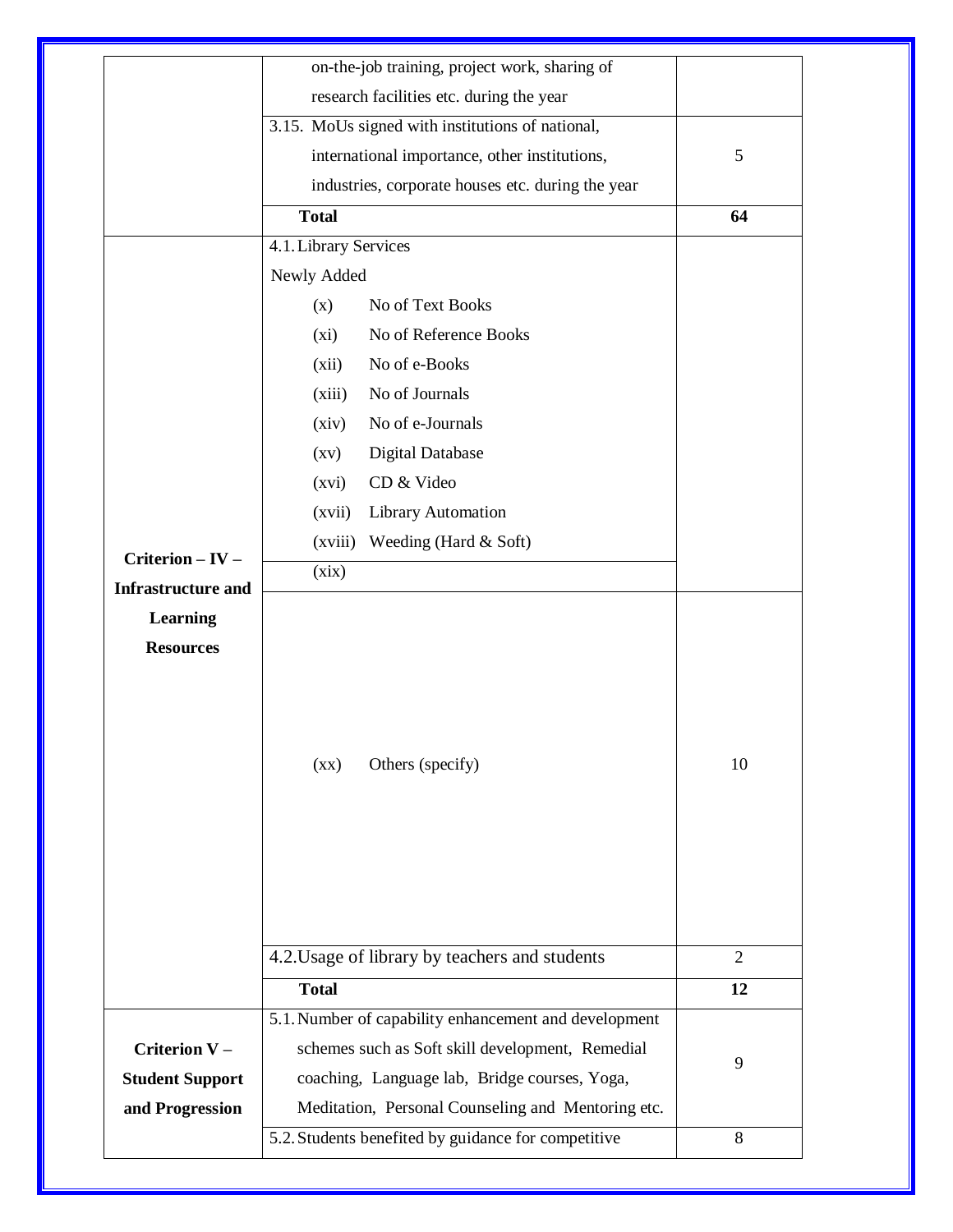|                                                | <b>Grand Total</b>                                                                                             | 314 |  |
|------------------------------------------------|----------------------------------------------------------------------------------------------------------------|-----|--|
|                                                | <b>Total</b>                                                                                                   | 20  |  |
| <b>Values and Best</b><br><b>Practices</b>     | 7.2 Department Distinctiveness                                                                                 | 10  |  |
| <b>Criterion VII -</b><br><b>Institutional</b> | 7.1 Best Practices                                                                                             | 10  |  |
|                                                | <b>Total</b>                                                                                                   | 11  |  |
|                                                | department during the year                                                                                     |     |  |
|                                                | 6.2 Number of Quality Initiatives undertaken by the                                                            | 6   |  |
| <b>Leadership and</b><br><b>Management</b>     | Programmes during the year                                                                                     |     |  |
| Governance,                                    | Course, Short Term Course, Faculty Development                                                                 | 5   |  |
| Criterion VI-                                  | programmes, viz., Orientation Programme, Refresher                                                             |     |  |
|                                                | 6.1 No. of teachers attending professional development                                                         |     |  |
|                                                | <b>Total</b>                                                                                                   | 67  |  |
|                                                | should be counted as one)                                                                                      |     |  |
|                                                | national/international level (award for a team event                                                           | 15  |  |
|                                                | performance in sports/cultural activities at                                                                   |     |  |
|                                                | 5.7. Number of awards/medals for outstanding                                                                   |     |  |
|                                                | 11 rganized at the institution level during the year                                                           | 5   |  |
|                                                | 5.6. Sports and cultural activities / competitions                                                             | 10  |  |
|                                                | Civil Services/State Government Services)                                                                      |     |  |
|                                                | NET/SET/SLET/GATE/GMAT/CAT/GRE/TOFEL/                                                                          |     |  |
|                                                | level examinations during the year (eg:                                                                        |     |  |
|                                                | 5.5. Students qualifying in state/national/international                                                       |     |  |
|                                                | during the year                                                                                                | 10  |  |
|                                                | 5.3. Details of campus placement during the year<br>5.4. Student progression to higher education in percentage | 10  |  |
|                                                | institution during the year                                                                                    |     |  |
|                                                |                                                                                                                |     |  |

# **Action taken for the meeting held on 20.11.2019**

- All the online course teachers submitted their respective Mark list and it was entered in the Mark statement.
- Evaluation Procedure for Academic Audit was framed and circulated to all the Departments.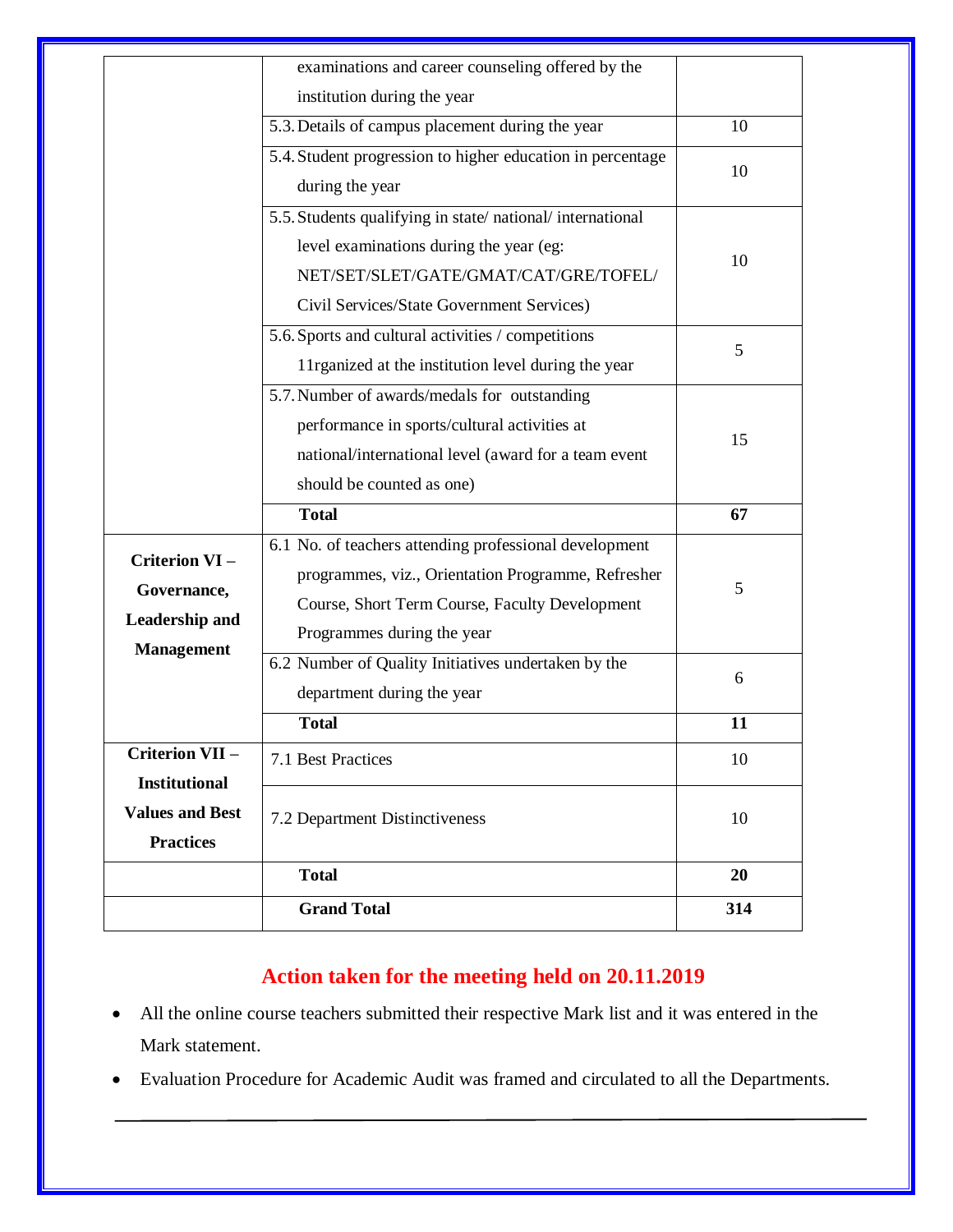# **TheivanaiAmmal College for Women (Autonomous), Villupuram.**

# **Agenda for IQAC meeting on 25.11.2019**

- **Updation of Semester plan in ERP**
- **Updation of Each Course Glossary of 100 words in student diary cloud Minutes of the meeting held on 25.11.2019**
- All the course Teachers were asked to update the Semester plan and Evaluation Schedule bothUG and PG Programmes for even semester.
- All the course Teachers were asked to upload the glossary of 100 words in the google drive forthe easy access of the students.

# **Action taken for the meeting held on 25.11.2019**

- All the course Teachers updated their Semester plan & Evaluation schedule in the ERP.
- All the course Teachers uploaded the glossary of 100 words in the google drive.

# **TheivanaiAmmal College for Women (Autonomous), Villupuram**

# **Agenda for IQAC meeting on 04.12.2019**

#### **Preparation of Lab Manual**

# **Minutes of the meeting held on04.12.2019**

 The consent departments with lab facilities were asked to prepare and submit the Lab Manual to the Principal for smooth functioning of lab.

# **Action taken for the meeting held on 04.12.2019**

The lab manuals were submitted in the Principal office.

# **TheivanaiAmmal College for Women (Autonomous), Villupuram**

# **Agenda for IQAC meeting on18.12.2019**

#### **Presentation on Programme Outcomes**

# **Minutes of the meeting held on 18.12.2019**

• All the HoD's presented their Learning outcomes.

# **Action taken for the meeting held on18.12.2019**

Learning outcomes were prepared and carried out the given suggestions.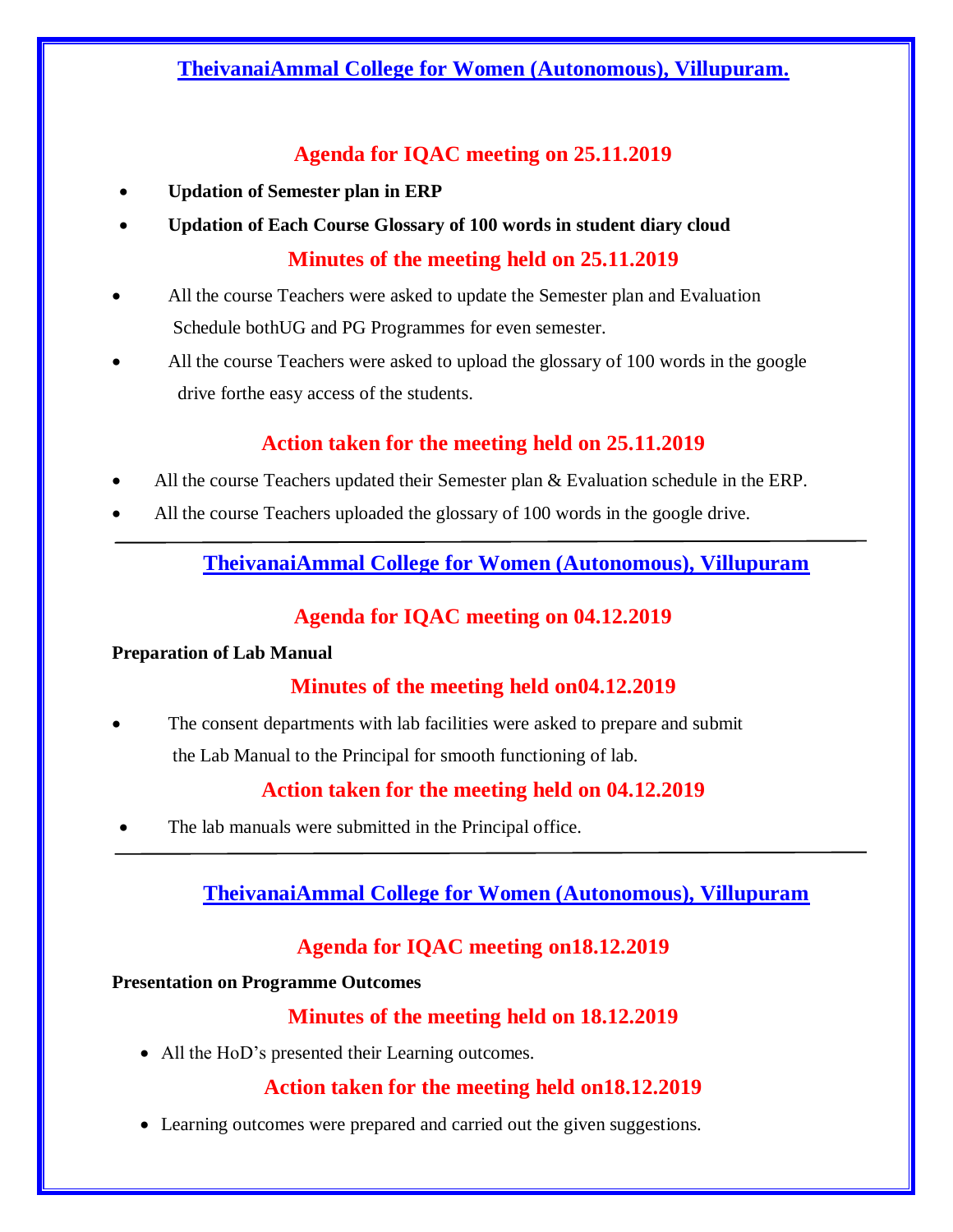# **TheivanaiAmmal College for Women (Autonomous), Villupuram.**

### **Agenda for IQAC meeting on 08.01.2020**

**Revision of off campus participation guidelines**

# **Minutes of the meeting heldon 08.01.2020**

 Research Programmes Guidelines for off campus participation was prepared & circulated to all the departments.

## **Action taken for the meeting held on 08.01.2020**

HoD's and Faculty members followed the Research Programmes Guidelines.

**TheivanaiAmmal College for Women (Autonomous), Villupuram.**

# **Agenda for IQAC meeting on 29.01.2020**

- **Hands on Training on Research Activities**
- **Guidelines for Getting Patent**

### **Minutes of the meeting held on 29.01.2020**

- Hands on Training programme was conducted for PG students in the departments of Biochemistry, Chemistry and Physics.
- IQAC Coordinator asked to arrange the Seminar titled as" Intellectual Property Rights".

### **Action taken for the meeting held on 29.01.2020**

- The PG students from the departments of Biochemistry, Chemistry and Physics utilized the training programme.
- Intellectual property rights seminar was conducted by Research and Development Cell for all the faculty members.
- Teachers were oriented to get the Patent through the Seminar.

# **TheivanaiAmmal College for Women (Autonomous), Villupuram.**

### **Agenda for IQAC meeting on 12.02.2020**

- **TNSCST student Funded Project Proposal**
- **Online MCQ and Aptitude Test – guidelines**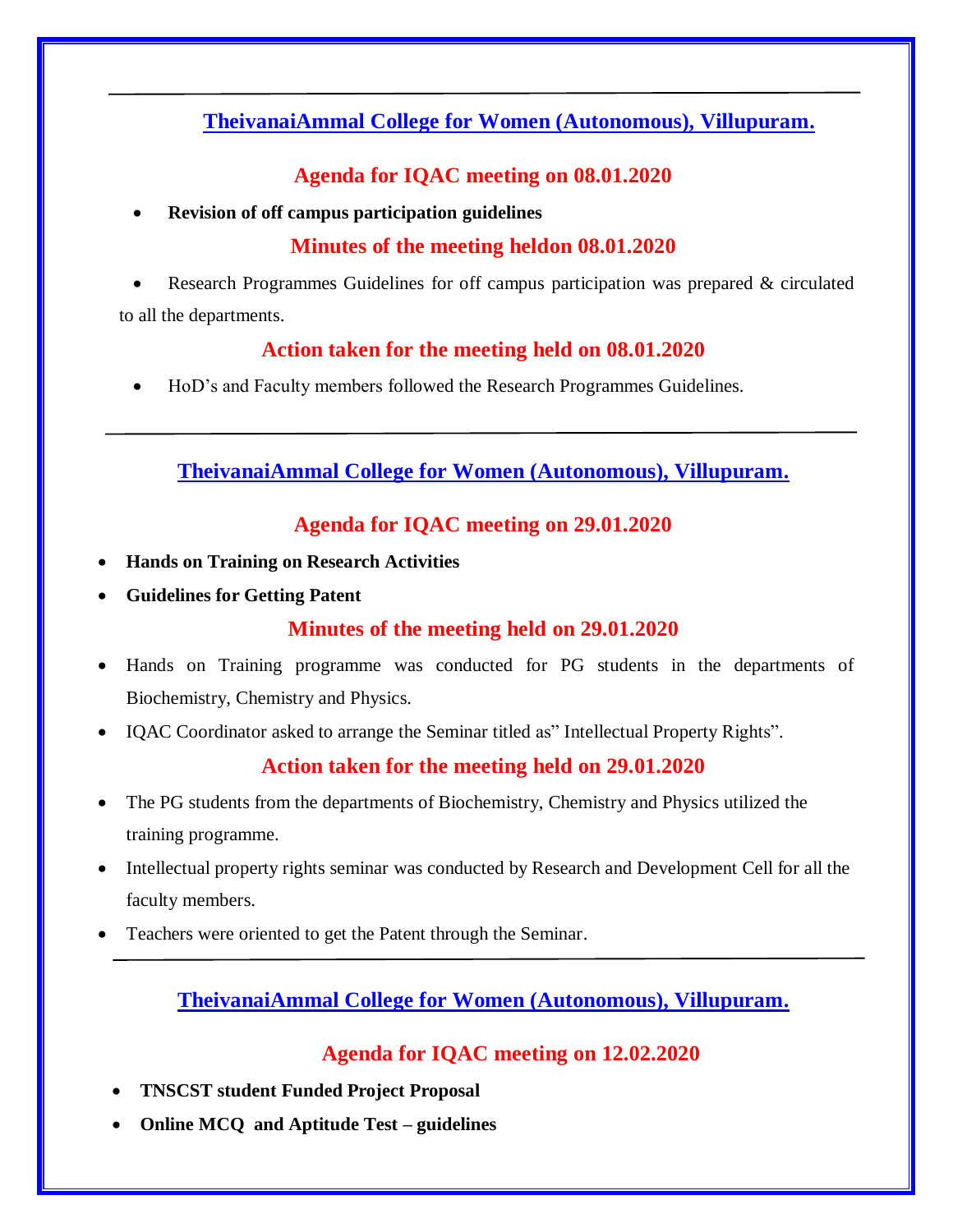# **Minutes of the meeting heldon12.02.2020**

- Science department HoD's were asked to submit their students proposal.
- Guidelines was prepared for MCQ and Aptitude Test, it was informed in all the departments.
- Unit wise 100 MCQ has to be prepared by the respective department.

### **Action taken for the meeting held on12.02.2020**

- Student's project proposal were submitted by the HoD's and sent to TNSCST.
- Unit wise 100 MCQ was prepared.
- MCQ and Aptitude Test was uploaded in the student portal by the subject incharges as per the guidelines.

# **TheivanaiAmmal College for Women (Autonomous), Villupuram.**

# **Agenda for IQAC meeting on 26.02.2020**

- **Stream lining of Retest Provision**
- **Conduct of Career Expo Procedure**

# **Minutes of the meeting held on 26.02.2020**

- Consent UG and PG class teachers were asked to submit the list of absentees for retest.
- Placement coordinator is asked to conduct Career expo 2020 in our college campus.

### **Action taken for the meeting held on26.02.2020**

- Consent UG and PG class teachers were submitted the list and conducted the retest exam.
- Career expo was conducted in our college campus, various companies like AAHA solution, DESICREW took part in the expo.

# **TheivanaiAmmal College for Women (Autonomous), Villupuram.**

### **Agenda for IQAC meeting with External Members on 06.03.2020**

- **Academic Initiatives**
- **Collaborative Initiatives**
- **Creation of Centers**
- **Research Initiatives**
- **Examination Initiatives**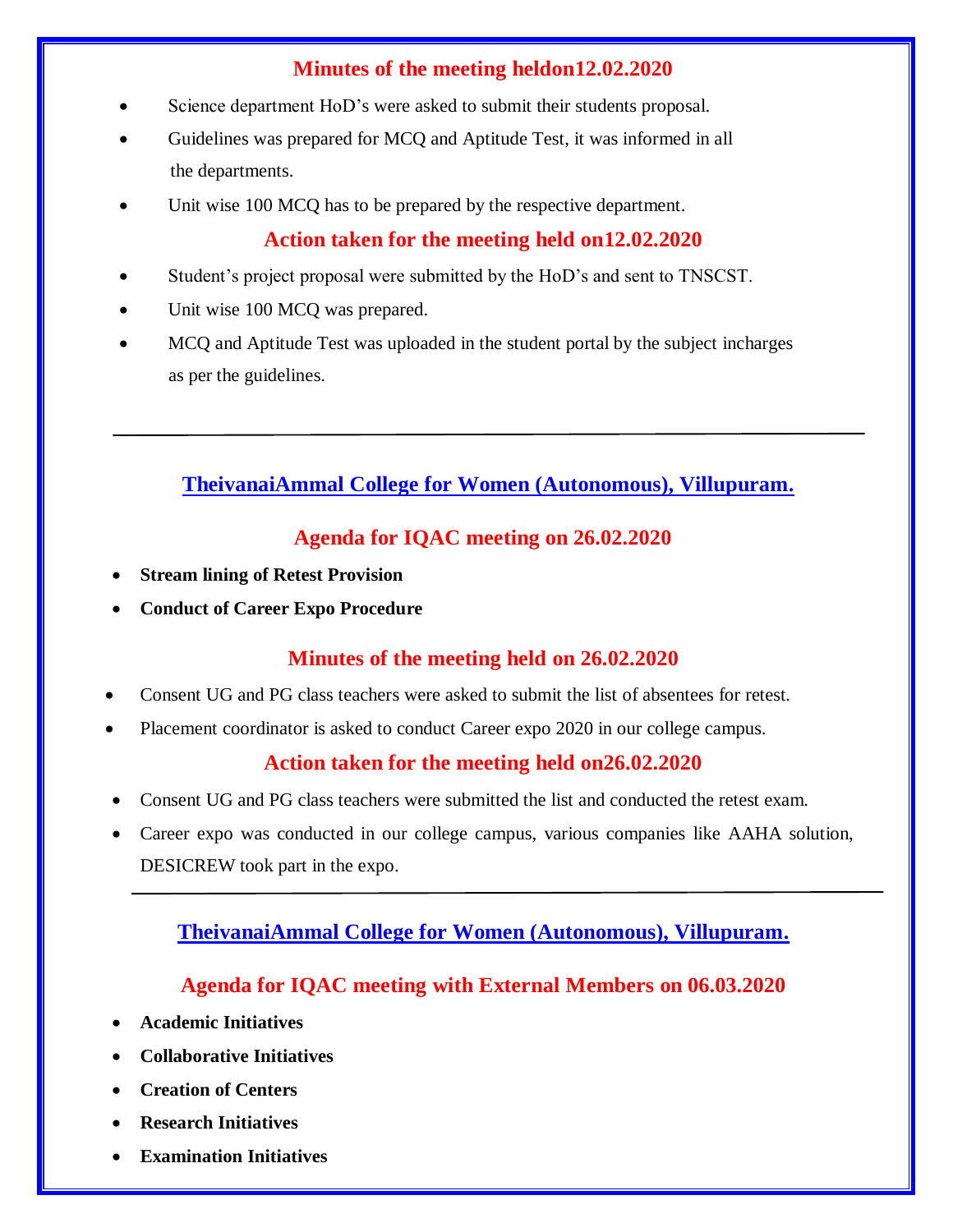#### **Community Service**

### **Minutes of the meeting held on 06.03.2020**

- 1. The meeting started with prayer, Ms.R.Shobia, HOD of English.
- 2. Ms.S.Akila, Dean A & IQAC Co-ordinator welcomed the gathering and presented the quality initiatives.
- 3. Dr.A.V.Arunakumari gave the special address.
- 4. Mr.S.Senthilkumar, Secretary of the college appreciated the Deans, Hods, and Faculty members for their effort to secure the NAAC Accreditation and explained future activities of the college.
- 5. Dr.L.Ravi presented NAAC 3rd cycle assessment in the college. He explained the 7 criterion and its scores.
	- He asked to improve the students off campus participation and publication and promote research programme.
	- He had actively interacted with IQAC members and clarified their queries.
- 6. Mr.M.Dhamodharan explained the career opportunities for the students.
	- He had recommended the students to have industrial exposure.
	- District Industries Centre is interested to offer Fund for Business initiatives to promote Entrepreneurs.
- 7. Business Brought forward by various quality Initiatives.
- 8. Dr.L.Ravi and Dr.K.Venkadachalam suggested the following amendments and also approved the Quality Intiatives
- 9. Academic Initiatives
	- Academic Audit Guidelines got approved by the external members in NAAC based on the criterion
	- In Value Added Courses the following courses were approved
		- $\triangleright$  STEP offered by Hindu
		- Discipline oriented certificated courses offered by TCIL
		- $\triangleright$  Placement Training
		- $\triangleright$  On campus placement drive
	- Inclusion of Experiential learning collaborated with MSME as one of the components.
	- Inclusion of Four days courses offered by GOI as Skill orientation programme with maximum of 1 credit under extra credit earning system.